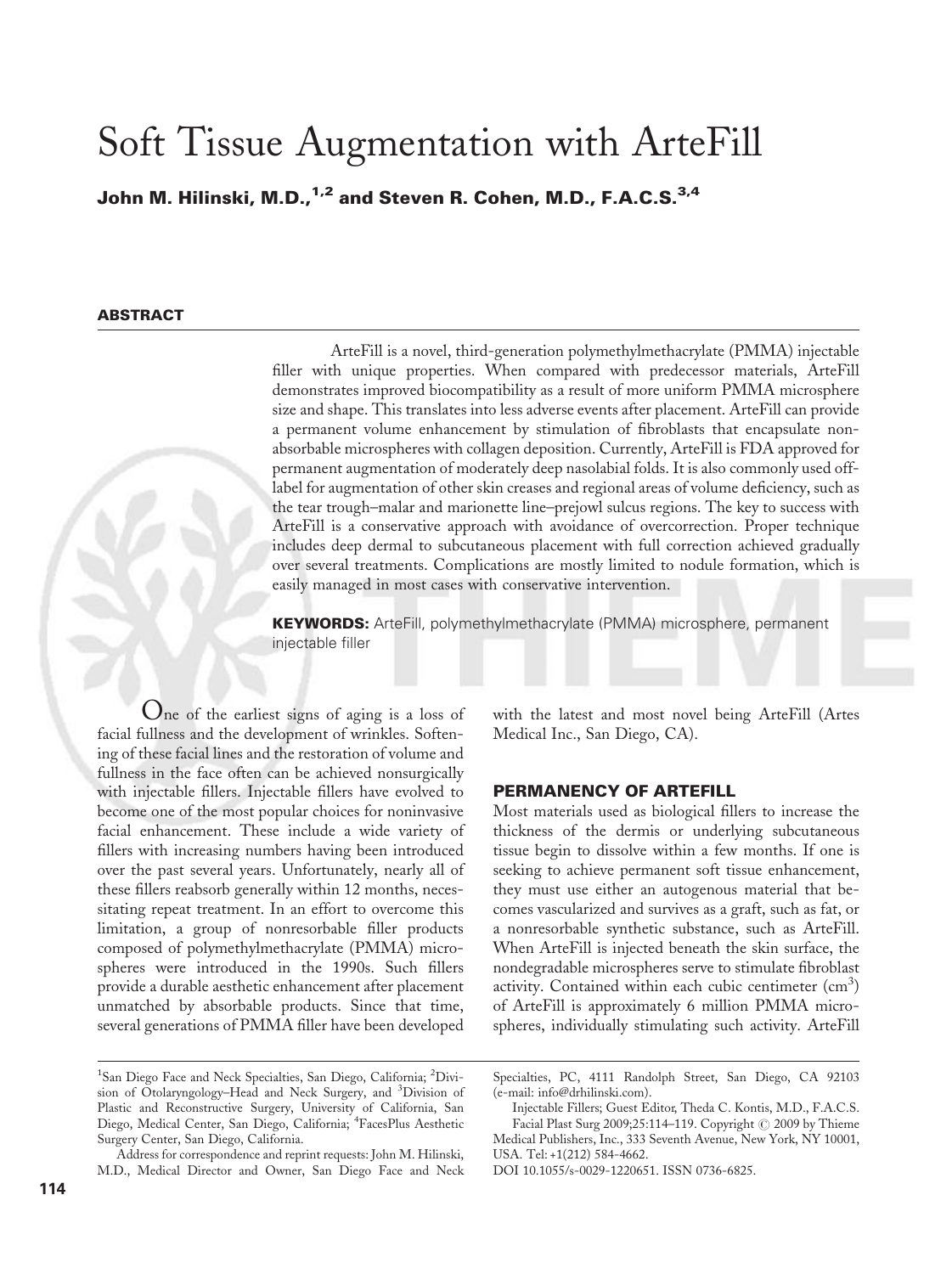also contains bovine collagen that is used as a carrier substance to prevent clumping during injection. As the bovine collagen is absorbed, it is replaced by the patient's own collagen, which begins to permanently encapsulate the PMMA microspheres. By volume, this matrix is composed of  $\sim$ 20% PMMA microspheres and 80% autologous connective tissue deposition.<sup>1</sup> The end result is a layer of biologically stabilized PMMA that resists migration and resorption while providing enduring soft tissue volume enhancement.

## BIOCOMPATIBILITY OF ARTEFILL

ArteFill is considered a third-generation PMMA filler following the introduction of Artecoll, the secondgeneration product, and ArtePlast,  $\mathbb{Q}^1$  the first-generation formula. Like its predecessors, ArteFill is composed of PMMA microspheres suspended in a collagen gel matrix. There are, however, unique distinctions between ArteFill and its predecessors in terms of biocompatibility.

The biocompatibility of PMMA has been well accepted since Judet<sup>2</sup> introduced the first hip prosthesis made from PMMA in 1947. Since that time, however, we have learned a great deal more about the biocompatibility of PMMA when used as an injectable filler. One of the main criticisms of Artecoll and ArtePlast involved an unacceptably high rate of granuloma formation after injection in the skin. This included both early and late manifestations.<sup>3</sup> It was discovered by use of scanning electron microscopy that these adverse events were largely related to biocompatibility issues with microsphere size and shape in the early-generation products. For instance, these products contained a high percentage of microspheres less than 20  $\mu$ m in diameter. Particles of this size and smaller were thought to promote phagocytosis and, thus, increase the frequency of adverse events. In addition, microspheres in these earlier products possessed a more irregular particle surface contour that made them more prone to causing granulomatous reactions.<sup>4–6</sup>

Based on this early clinical experience with Artecoll and ArtePlast, substantial improvements were made in the manufacturing process resulting in the product we now know as ArteFill. These refinements included increasing the uniformity and consistency in microsphere size, which at 30 to 50  $\mu$ m in diameter minimizes the incidence of phagocytosis. The proportion of particles that are less than 20  $\mu$ m in diameter has now been reduced to <1%, and, in fact, are typically nondetectable in the finished product. The surface contour of ArteFill microspheres was also greatly improved to generate smoother, rounder particles that further resist phagocytosis. Furthermore, ArteFill is now manufactured in the United States using bovine collagen sourced from a restricted, closed herd. Collectively, these fundamental changes in the product were instrumental in ArteFill

becoming the only U.S. Food and Drug Administration (FDA)-approved permanent injectable filler available for use in augmentation of the nasolabial folds. $^{7,8}$ 

## CLINICAL INDICATIONS

Like nearly all temporary injectable fillers, the indications for ArteFill use has steadily increased over the past several years. One of the most popular indications is smoothing out unwanted facial creases and wrinkles. As a result of the aging process, the collagen framework that normally provides dermal support gradually begins to loosen. Over time, this results in thinning and focal reduction of soft tissue volume. Eventually, this leads to formation of a skin crease or wrinkle. With further aging, these changes can deepen into what are essentially skin folds. When ArteFill is used to treat such creases and wrinkles, the goal is to replenish lost dermal collagen while volumetrically expanding the dermal layer. Thus, the term *dermal filler* commonly used to describe this particular application. Given its permanent nature and potential for nodularity, ArteFill is best suited for placement in the deep dermis for treatment of moderate to severe skin creases and wrinkles. Therefore, one should refrain from choosing this filler for correction of finer wrinkles that necessitate placement closer to the superficial skin surface. It is also relatively contraindicated for mucosal lip augmentation for similar reasons.

Treatment of a deepened nasolabial fold is perhaps the popular indication for ArteFill use. In fact, it should be pointed out that currently, the only FDAapproved indication for use of ArteFill in the United States is augmentation of the nasolabial fold. Use of ArteFill in any other capacity is considered an off-label indication and should be discussed as such with potential patients. When discussing ArteFill use for the nasolabial fold, patients should be made aware that it is aesthetically acceptable to have a fine line between the cheek and upper lip. It is typically when this line deepens and creates an abnormal shadow that ArteFill may be indicated. The goal of treatment should be to restore a fine or shallow line rather than totally erase any perception of demarcation. In patients who have undergone prior facelift surgery, ArteFill augmentation of the nasolabial fold can be a powerful complement to further enhance their results.

Another widely popular indication for ArteFill use is regional volume deficiency in the face. This refers to broad aesthetic subunits, or regions, of the face that are lacking in sufficient shape and contour. Common examples of this include the tear trough–malar and perioral (including the marionette lines and prejowl sulcus) regions. Unlike creases or wrinkles, these abnormalities typically result from volume deficiency below the dermal plane. In many cases, this involves patients seeking to enhance a certain area that is naturally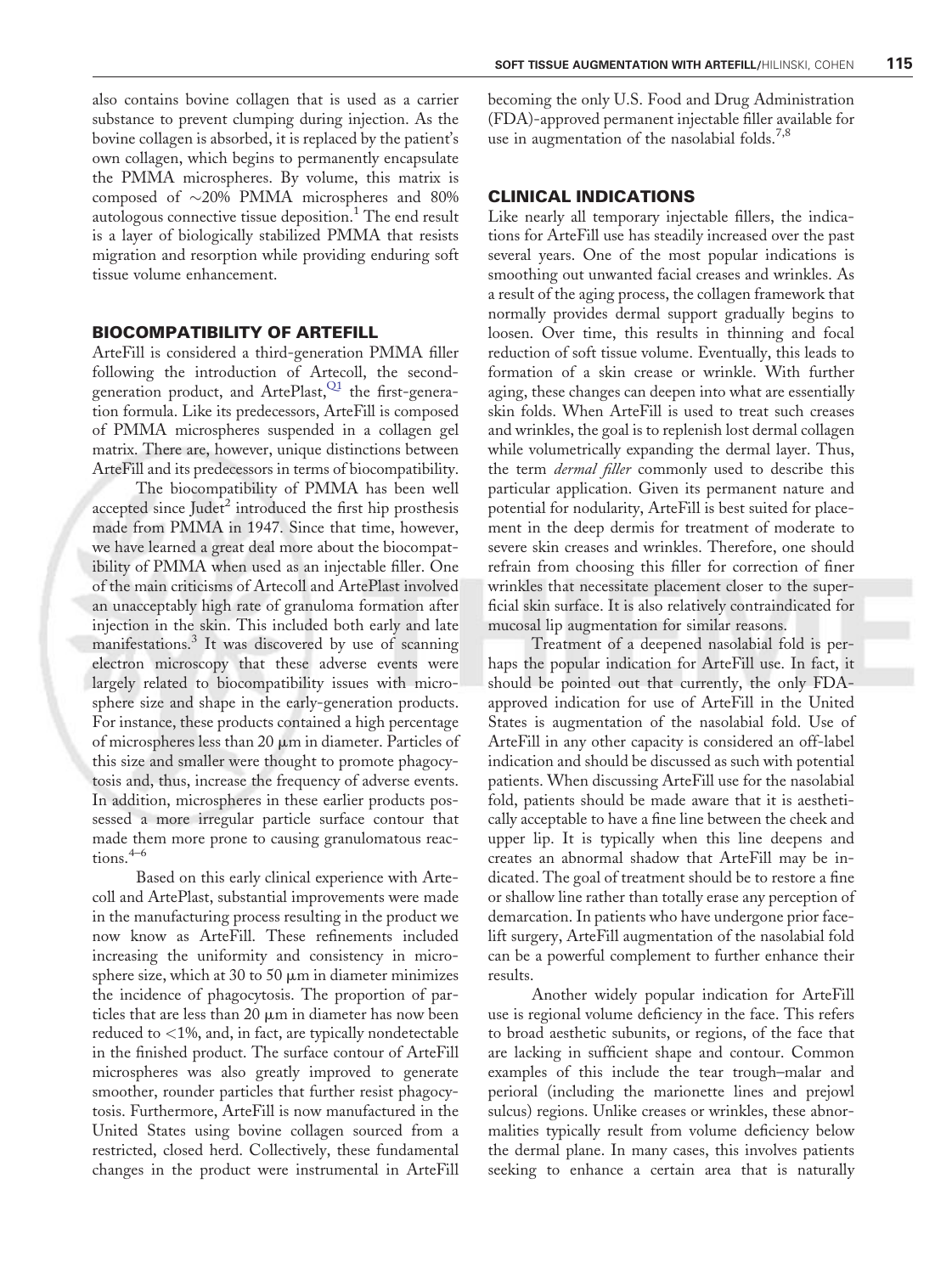deficient in volume. In others, ArteFill is being used to rejuvenate or correct deficiencies more related to aging or iatrogenic causes.

A recent and growing indication for ArteFill use is an unsatisfactory nasal appearance. In patients who would otherwise undergo augmentation rhinoplasty, ArteFill can be used to elevate or project certain areas of the nose, such as the radix and bridge. This is often referred to as *injection rhinoplasty*. ArteFill has also been used successfully in revision rhinoplasty patients who note persistent postoperative contour irregularities or depressions. Instead of undergoing a complex and potentially risky secondary rhinoplasty procedure, ArteFill has been used as a minimally invasive alternative to achieve the anticipated result. It should be emphasized that such use of ArteFill should be reserved only for patients with a relatively thick soft tissue envelope who can tolerate placement of a permanent filler.

## PATIENT EVALUATION AND PREPARATION

Successful use of ArteFill begins with a conservative overall approach, perhaps more so than any other injectable filler. In essence, this translates into avoiding overcorrection. After all, the changes noted can be permanent. In some cases, it may be prudent to recommend a temporary filler prior to ArteFill use so that patients are more comfortable with the potential changes that will be visible. All patients undergoing injection of ArteFill absolutely must be apprised of the potential for late problems because of the permanent nature of the filler. This is an aesthetic procedure, and it is mandatory to educate patients of all potential adverse events during the informed consent process.

In the past, injectable fillers have unfortunately been mischaracterized as single-session enhancement procedures. When using ArteFill, however, all patients should be prepared that this involves a staged process that extends beyond the first treatment session. Patients should be counseled the first treatment is intended to achieve a visible improvement. For optimal results, however, a follow-up appointment is necessary 4 to 6 weeks later for further augmentation and refinement.

Preparation also includes a detailed discussion to establish realistic expectations for the planned treatment area. Obtaining a medical history will help ensure absence of a known propensity for hypersensitivity or allergic response. Because of the presence of bovine collagen, ArteFill requires that all patients undergo appropriate skin testing several weeks in advance of their planned procedure. Other contraindications, such as pregnancy, lactation, and a history of keloid or hypertrophic scar formation, should also be ruled out.

Aesthetic analysis and determination of the volume-deficient areas is accomplished with a thorough physical examination. This should also include notation of any preexisting asymmetries, contour irregularities, and skin blemishes that may alter the proposed treatment outcome. Photodocumentation using adequate lighting and standard views is recommended to more accurately assess treatment outcomes.

Beginning 10 to 14 days prior to ArteFill injection, patients are asked to refrain from taking any medication that would potentially act as an anticoagulant. Failure to do so increases the likelihood of unwanted bruising and swelling. Whenever possible, the patient is also advised to begin taking Arnica montana 2 days prior to and 5 days after treatment to further help minimize bruising.

## INJECTION TECHNIQUE

Prior to injection of ArteFill, it is important to allow the syringe to thaw for 30 to 45 minutes. The product requires refrigerated storage and is quite dense until it is allowed to warm to room temperature. If injection is attempted too soon, there is significant resistance in the syringe making accurate placement of the filler quite challenging. Once adequately thawed, however, the material flows very easily and is comparable with most temporary injectable fillers in terms of handling characteristics.

Patient comfort with ArteFill injection is paramount to avoid excess bruising and swelling. Fortunately, ArteFill is manufactured with 0.3% lidocaine contained within the filler, which helps with patient comfort during deposition of the filler. Despite this, other anesthetic measures should be taken to minimize pain related to initial needle entry. The simplest measure involves use of a cold compress applied immediately prior to and after treatment. Another popular method is application of a topical anesthetic to the skin 45 to 60 minutes prior to treatment. This should be done only after thoroughly cleansing the skin surface of all makeup and oil. For perioral injections, a cotton tip applicator can be used to swab the upper and lower labial sulcus minutes prior to filler placement. In cases where topical methods are thought to be insufficient, local or regional nerve blocks can be used. When using such blocks, careful attention must be paid to avoid excess infiltration as this may distort soft tissue contour and decrease accuracy of filler placement.

ArteFill is injected through a 26-gauge, -inch needle packaged with the syringe or a standard 27-gauge needle. Using the nondominant hand, the surrounding soft tissue is stretched to stabilize the skin surface for needle insertion. After insertion, the bevel should be positioned downward to minimize unwanted deposition of the filler in a more superficial plane.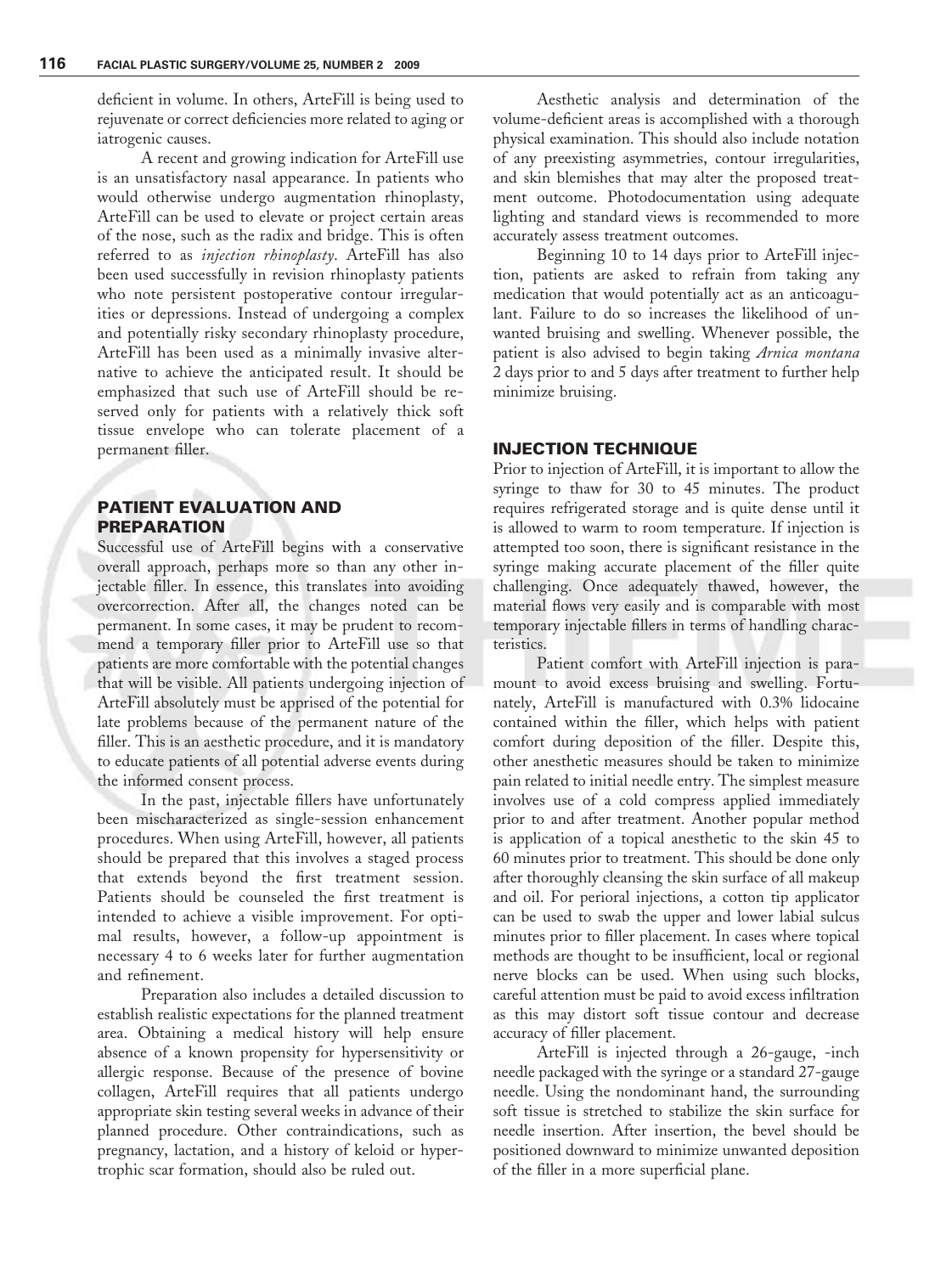## CLINICAL APPLICATIONS

#### Nasolabial Fold Augmentation

Injection of ArteFill into the nasolabial fold is generally straightforward. The needle is typically inserted at the inferior border of the fold and advanced superiorly toward the alar-facial junction. It is important to be in the proper depth, which is the deep dermis. When injecting into the correct deep dermal plane, the needle should slightly tent the overlying skin. When properly placed, one should see immediate plumping of the skin and noticeable improvement as the needle is withdrawn. If the silver of the needle is visible through the skin, do not inject as a ridge or nodule could easily develop. When the needle is placed too deep, the material is largely deposited in the subcutaneous layer and provides little actual augmentation of the fold. In addition, this can lead to a cord of filler material that is easily palpable along the underlying mucosal surface.

Ideally, injection is performed using a linear threading technique (also known as tunneling) as the needle is withdrawn. Typically, two to three linear strands of ArteFill are placed medial to the fold to properly efface the crease. In many patients, the superior aspect of the fold requires a layered injection because of more volume deficiency in this area. Approximately 1 to 2 syringes  $(0.8 \text{ cm}^3 \text{ each})$  of ArteFill are usually necessary to achieve a clinically significant bilateral improvement. Injection should be stopped prior to the needle being removed from the skin to avoid superficial placement of filler at the needle entry site. If this does occur, the unwanted material can generally be easily expressed through the entry site using a gloved fingernail. A second injection session is often necessary to achieve full correction of the nasolabial folds, especially along the inferior aspect of the crease.

### Tear Trough–Malar Augmentation

Management of the tear trough is usually done with linear threading or serial puncture technique. With careful technique, ArteFill can be used effectively to augment the underlying soft tissue and smoothly transition the lower eyelid and cheek (Fig. 1). In patients with thin skin, however, it is more prudent to choose a temporary filler for this purpose.

It is helpful to keep the patient in an upright position during injection of this region. When placed supine, periorbital fat tends to retract back under the eye, making accurate appreciation of the ongoing correction process somewhat difficult. The needle is inserted from lateral to medial just inferior to the deepest aspect of the tear trough. Careful attention should be paid to maintain a 2- to 4-mm distance from the lateral nasal wall as filler placement in this area can inadvertently widen the appearance of the nose. Care should also be taken to avoid injection above the level of the orbital rim to

minimize risk of injection behind the orbital septum and possible damage to the eye. The intended plane of injection is supraperiosteal, which maximizes native soft tissue cushioning of the ArteFill. On average, 0.5 to 1 cm<sup>3</sup> of filler is placed along each side, depending on the degree of rejuvenation desired.

Augmentation of the adjacent malar region is commonly done in combination with the tear trough. Radial fanning is the preferred technique in this area because of the broader region being injected. The entry site for the needle is several millimeters lateral and superior to the bony malar eminence. Radial tunnels are then used to deposit the filler along a supraperiosteal plane. As the injections transition laterally and inferiorly away from the thin skin of the lower eyelid, placement can be safely shifted to a more subcutaneous tissue plane. In general, 1 to 2  $\text{cm}^3$  are usually sufficient for each side to create more convexity along the malar region.

## Perioral Augmentation: Marionette Lines– Prejowl Sulcus Region

ArteFill injection of the perioral region may be more challenging than that for other areas because of the relatively thinner soft tissue layers. With careful and proper technique, however, excellent results can be achieved. The injection plane is combined deep dermal and subcutaneous. In many patients, there is not only a deep line extending from the oral commissure but also loss of volume in the surrounding area. Treatment should begin along the lower white roll of the lip with injection horizontally about 1 cm in length from the corner of the mouth. Care should be taken to avoid injection into the mucosal lip and deep into the orbicularis oris muscle as this can lead to unwanted palpability. Next, 5 to 10 vertical and/or horizontal threads of ArteFill are placed using a cross-hatching or radial fanning technique. If necessary, extension toward the mandibular border can be done to help augment the prejowl sulcus as well. In some cases, injection goes just below the mandibular border if more jowling is present. This injection can extend from the anterior margin of the jowl toward the midline of the chin to help restore a more youthful transition between these points. Distribution of the filler often ends up following the shape of an inverted triangle with the lateral margin based on the deepest marionette line. Between the marionette lines and prejowl sulcus, a total volume of 2 to 3  $\text{cm}^3$  of ArteFill is usually sufficient to achieve adequate correction. Preferably, this is done over two or more sessions to achieve ideal results with minimal complications.

#### Nasal Reshaping

Use of ArteFill for nasal reshaping is best done with meticulous serial deposition technique. When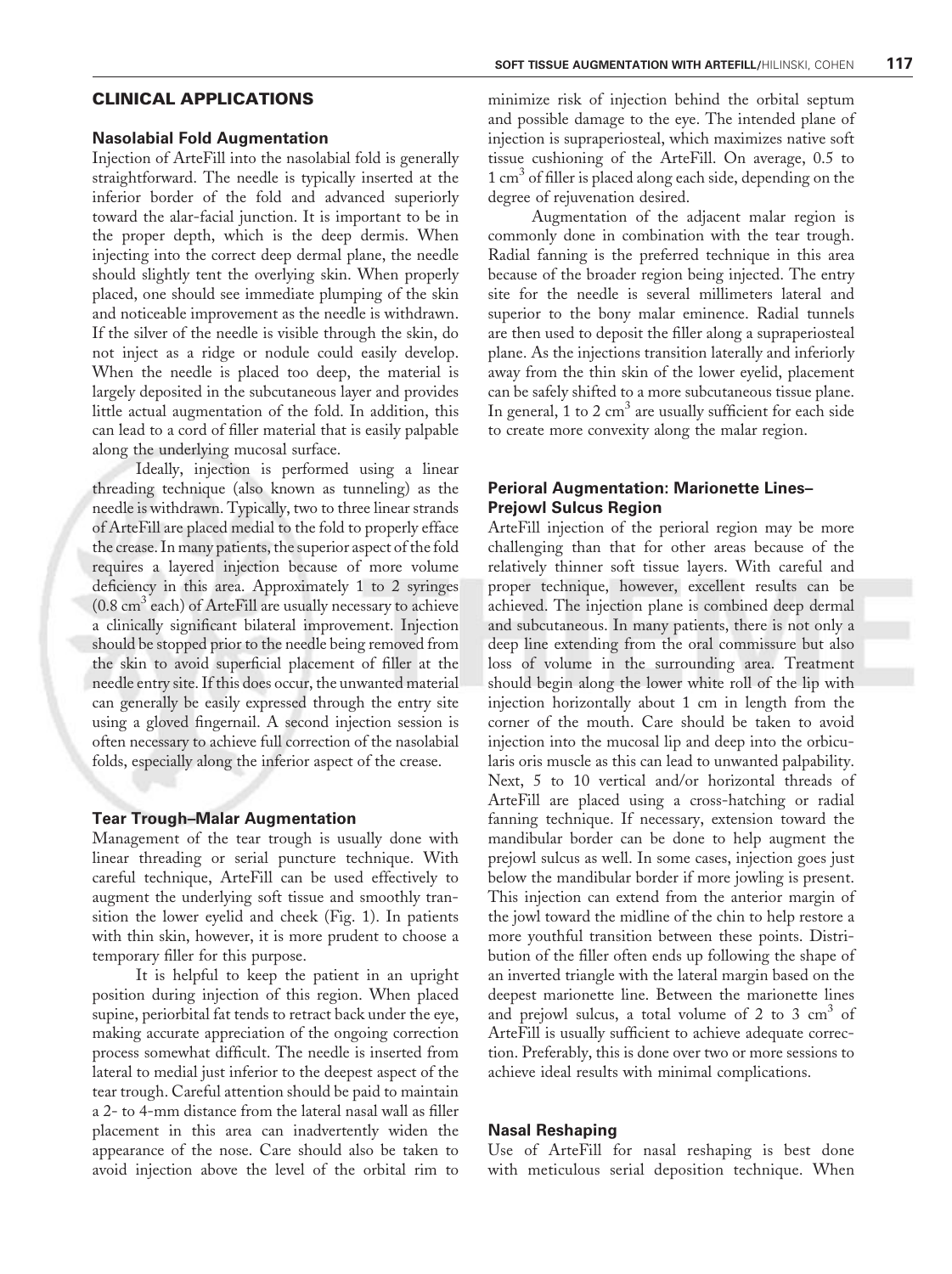

Figure 1 Example of ArteFill injection to augment the cheek region in this middle-aged male patient. This patient was bothered by loss of soft tissue volume in the midface region, contributing to an undesirable hollowed and tired appearance. He underwent injection of nearly 2.4 cm<sup>3</sup> ArteFill over several sessions to enhance both sides of the face. Notice overall improvement in the deep skin creases with a more convex cheek to lower eyelid contour after treatment. (A) Frontal before; (B) frontal after; (C) oblique before; (D) oblique after.

augmenting the nose, whether it is the tip, supratip, or bridge, millimeters of change can make a noticeable difference. Therefore, serial microdeposits are recommended to gradually attain the desired shape. Using this technique, multiple deposits can be safely positioned adjacently below the dermis and immediately above the nasal skeleton. It is often beneficial to use the nondominant hand to pinch the bridge or tip during the actual injection. This minimizes chances of diffusion of the filler along the sides that may contribute to the appearance of an undesirably wide nose. Digital massage of the treated area then often helps to blend the filler, particularly when augmenting a depression along the bridge. It is unlikely that more than one syringe of ArteFill would be used in this capacity, with most patients requiring less than half of a syringe on average.

#### AFTER-TREATMENT CARE

A cold compress is helpful during the first 72 hours after treatment to minimize swelling and ecchymosis. Care must be taken, however, to avoid undue pressure that would potentially cause unwanted displacement of the filler. Patients are asked to limit facial animation for several days after injection as this can sometimes cause unwanted displacement of the filler. Patients are asked to return 2 to 4 weeks later for interval examination and repeat injection as necessary.